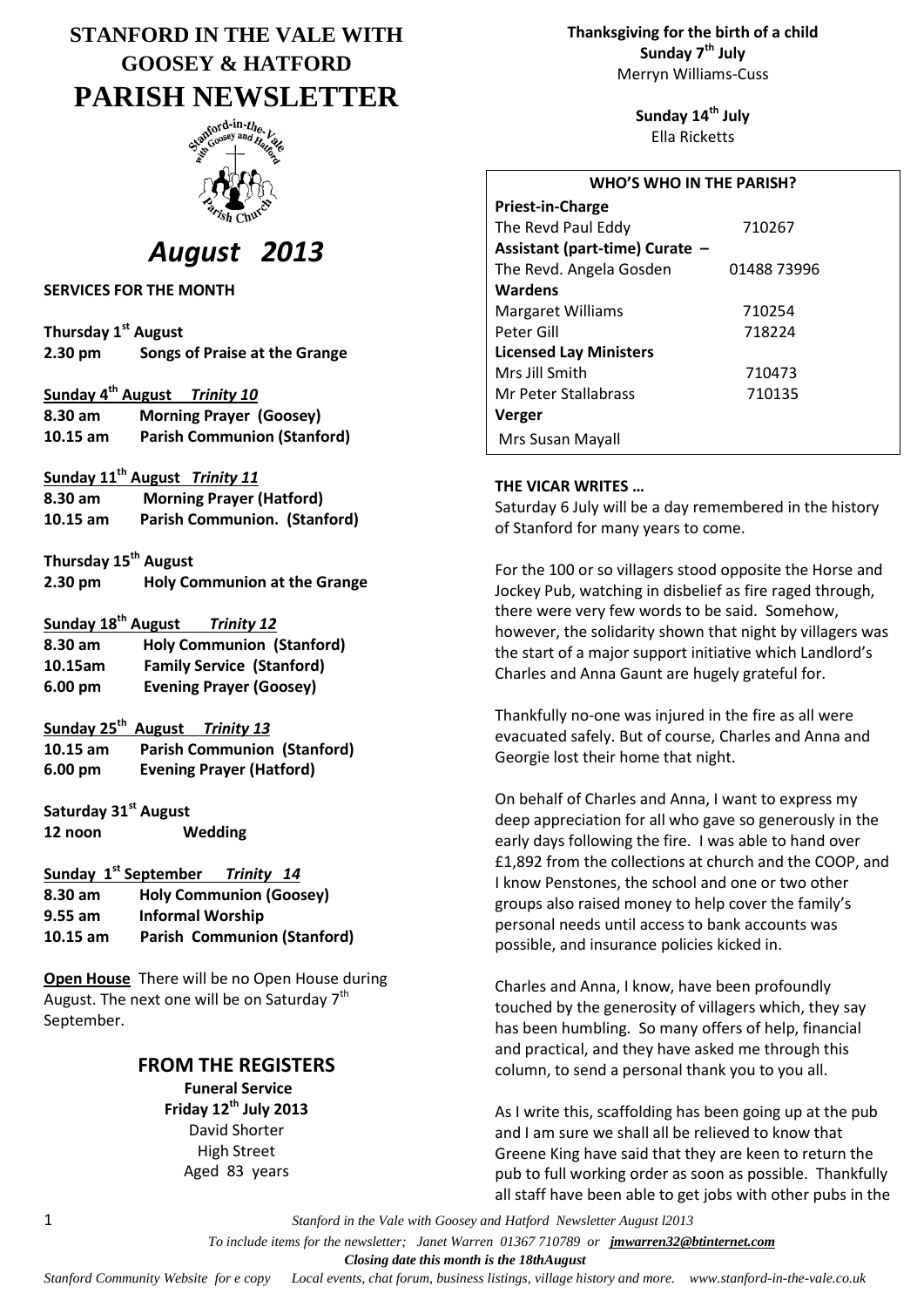area, and Charles and Anna will be on-hand locally to project manage the re-built. I will try and keep you posted by Facebook, this article and the usual 'village drums' of developments as they progress.

Many in the village spoke to me after the fire about the complete shock the event had on them. Out of the blue, on a lovely summer evening, devastation struck. That can also be true for us in life through sudden ill health, and all sorts of tragedies and news that we don't expect.

What I am sure many of us have tried to do for Charles and Anna, just being alongside them, assuring them of our love, support and care, is exactly what God wants to do for us in times of tragedy and pain. God is ever present and wanting to help us. We don't always hear his voice, but we can often see and feel and hear him through others He sends in our path, and He is always there to listen to our pain and questions through prayer.

Yours Paul Revd Paul Eddy Vicar

# **Stanford in the Vale Village Hall Management Committee**

#### **Supper with a Smile – Thank you**

Thank you to everyone who supported this event in the Village Hall on Saturday  $13<sup>th</sup>$  July –almost £600 was raised for Village Hall funds, as well as the proceeds from the Raffle which were given to the fund set up by the Church following the fire at the Horse & Jockey. Events such as this enable areas of the hall to be improved/renovated without adding excessive increases to the hire fees, thus ensuring that the Village Hall remains an affordable resource available to all. The Village Hall Management Committee would like to thank everyone who came along to support the event, despite the heatwave leading to soaring temperatures inside the hall, as well as to everyone who helped make the evening such a success: Christine Williams & her willing team of volunteers who prepared, served and cleared away the meal, Jan Stenzhorn for selling tickets and seating arrangements, Stanford Drama Group who provided the evening's entertainment as well as to everyone who helped on the night, whether it was running the bar, or helping to put chairs and tables away afterwards. A thoroughly enjoyable evening with a truly splendid result!

## **R.N.L.I. House to House Collection, 2013**

Thank you to all who gave so generously gave to the Lifeboats again this year and to all the helpers and collectors. You raised the splendid sum of £840.77.

This is my last year organizing this collection and I would be very grateful if anyone would be kind enough to carry on this very worthwhile collection for the R.N.L.I. Sue Tobin

## **' BIG KNIT' for AGE UK**

Age UK, Innocent Drinks and Sainsburys are, again, collaborating on a fund raising project to help keep older people warm this winter. As in previous years, they are asking supporters to knit mini bobble hats. They are very simple, - (only 28 stitches and I have patterns available) so if you feel that you could join in the fund-raising effort I would love to hear from you. During November the hats are placed on Innocent Smoothie bottles in Sainsbury stores and for every one sold 25 pence is donated to the Age UK Winter Warmth programme. We need to knit as many as possible so please join in. The closing date this year is **24th September**.

# **STANFORD IN THE VALE AND DISTRICT LOCAL HISTORY SOCIETY Thursday August 1st 2013 Village Archaeology Project Talk in the Large Village Hall- Start Time 7:30 p.m.**

For further information phone Jan on 710724

Stanford in the Vale and District Local History Society has arranged for David Ashby, archaeologist in charge of the Archaeological Research Project, to talk about the excavations, the finds from Mesolithic to modern, and the light shed on the evolution of our village from pre-Roman to today. This meeting is open to all and is a free Further information: Phil Morris, 01367 710285

> **Saturday 3rd August 6.00 pm in All Saints Church, Goosey**

**Music in the Vale proudly present**

**The Hoffmeister Trio** *Classical flute trios by Haydn, Hoffmeister,* 

## *Kohler & Mozart*

Admission £10.00 (refreshments included) For reservations please call 01367 718344, 01367 718420 or email [DJPedderDPA@btinternet.com](mailto:DJPedderDPA@btinternet.com)

> - please book early as seating limited proceeds (after expenses) to the church

2 *Stanford in the Vale with Goosey and Hatford Newsletter August l2013 To include items for the newsletter; Janet Warren 01367 710789 or jmwarren32@btinternet.com Closing date this month is the 18thAugust*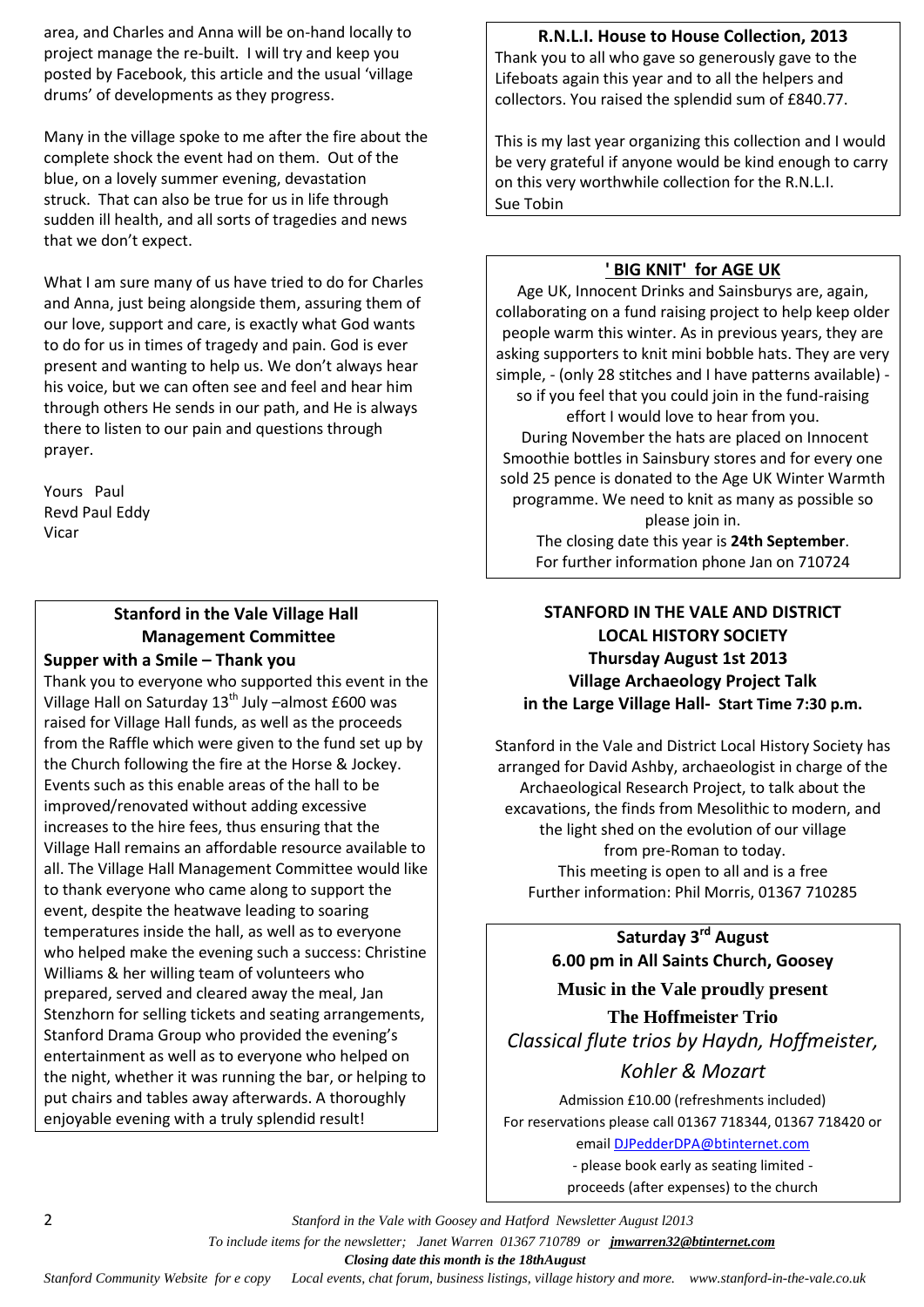# **Stanford Art Group**

**Monday 12th August 2013 At 7.15pm In the Small Village Hall Workshop drawing ourselves, All welcome visitors £3 for more info 01367 710754**



# **STANFORD IN THE VALE WOMEN'S INSTITUTE**

will meet in the Village Hall Car Park at 1.0p.m. on **Wednesday 21st August** for the Members'Get Together trip **to Buscot Park,House and gardens**, followed by a Cream Tea in the tea rooms.

## **Village Wheelchair**

A reminder that we have two wheelchairs available for loan, free of charge. They can be borrowed for just a few hours or up to 2 weeks, depending on the need holidays, days out, mobility impaired visitors, medical needs etc. We also have a small doorstep ramp, if required. Phone Jan 710724

# **THE UNIVERSITY OF THE THIRD AGE** Faringdon & District U3A **Thursday 29th August 2013 ANNUAL SUMMER LUNCH**

( Please note NOT 2<sup>nd</sup> Thursday )

12.30pm at Steve and Jenny Braithwaite's home, 19 Coxwell Road, Faringdon. Cold meat, quiches and breads are provided – you bring plated salads or puddings to share. Wine and soft drinks are available – your first glass of wine is free! Fine weather has been ordered! Further information from Sylvia Bowley (Chairman) 01367 241296 faringdondistrict3a.wordpress.com

# **Stanford-in-the-Vale Gardening Club**

There will be no meeting in August. The next meeting will be on **September 25th**. There are still a few place available for the proposed visit **to David Austin Rose Nursery on 10th September**. For more information contact Suellen Pedley tel: 01367 710680

## **Stanford in the Vale Village Hall Management Committee Film Club**

A few like minded people from within the village would like to start a Cinema/Film Club. The rough idea is to show one film a month in the village hall, possibly on a Friday evening. A number of Villages within neighbouring counties have been running something similar with success over the past couple of years and the feedback is extremely positive. I would like to combine a small team of people to get the idea of the ground. I would ideally like to find a technically minded person that can help with procuring and setting up of the projection and sound equipment. Further to this I need a few people that can spare a bit of time to move the idea forward. Once we have it up and running it will be a great service to the village for adults and children alike. If you are interested and can help please contact me on [neil.mantle@btinternet.com](mailto:neil.mantle@btinternet.com) or 718663. Thank you

# **Advance Notice**

# **STANFORD IN THE VALE VILLAGE HALL HORTICULTURAL SHOW Sunday September 8th**  CLASSES FOR FLORAL ART, FLOWERS, FRUIT, VEGETABLES, DOMESTIC AND HANDICRAFT - PLUS CHILDREN'S CLASSES OPEN TO THE PUBLIC 2.15pm RAFFLE, TOMBOLA, REFRESHMENTS etc. PRODUCE AUCTION AT 4.30pm SCHEDULES AND ENTRY FORMS AVAILABLE FROM: JOHN SMITH, 5 NEVILLE WAY, STANFORD IN THE VALE (TEL.: 710494)

# **August – Stanford Pre-school News**

What a year it's been! We are very sad to be losing 20 children to school this year and will miss them all. It's been a wonderful busy year but we feel we've done a good job in preparing them all for school.

The children enjoyed our fire officer visit this term. They learnt about the dangers of fire and the children enjoyed watching and learning as one child was dressed in all the fire fighters

3 *Stanford in the Vale with Goosey and Hatford Newsletter August l2013*

 *To include items for the newsletter; Janet Warren 01367 710789 or jmwarren32@btinternet.com*

 *Closing date this month is the 18thAugust*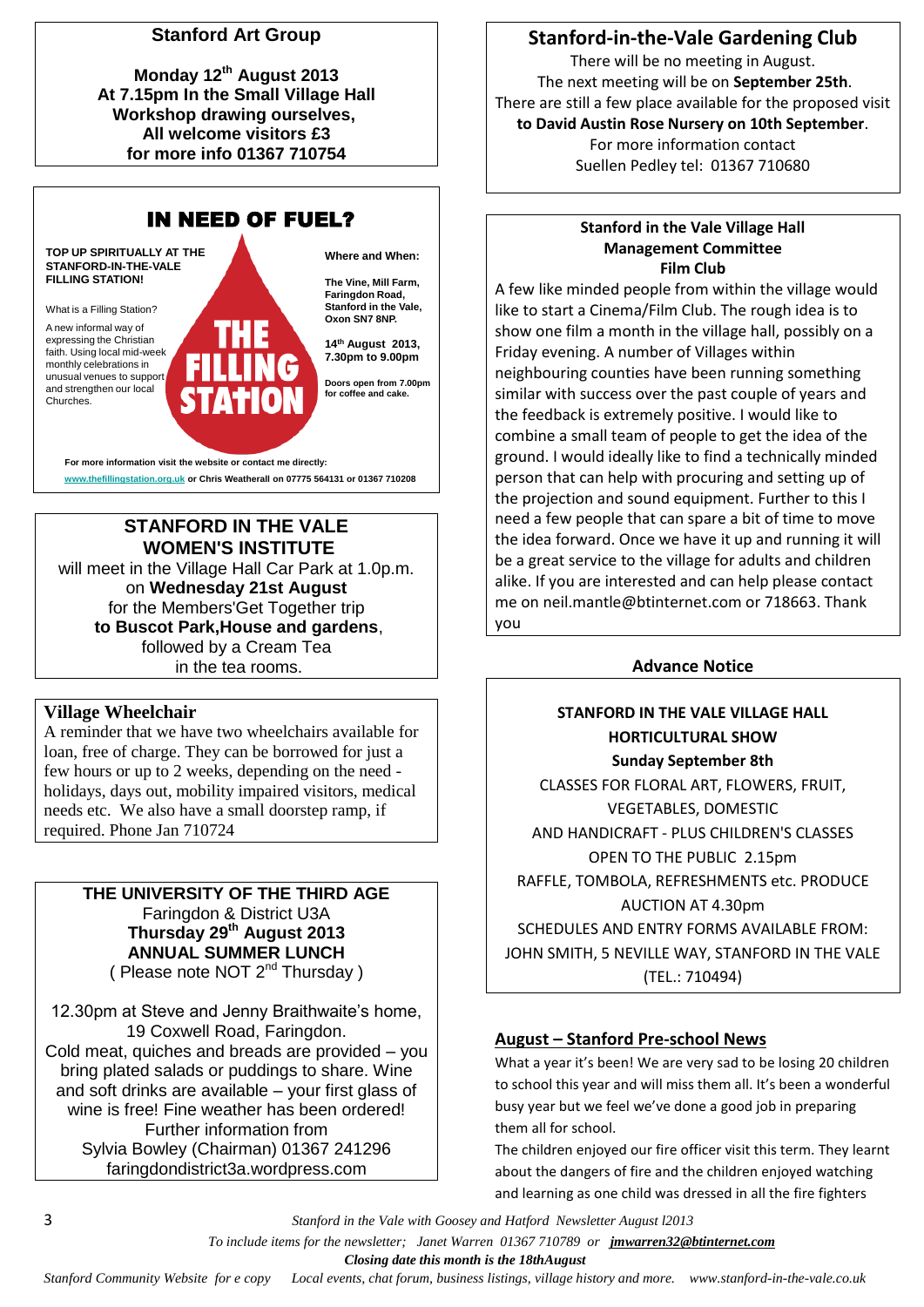protective clothing. Another popular activity was making apple or rhubarb crumbles during cooking this term. It was a very popular activity both with children and parents!

Timothy bear has enjoyed going home with each child this term and we have seen a growing confidence in talking to a large group about what Timothy has been up to in each child's home.

Sports day was fantastic. The children practised hard for this a few afternoons before and we were very looked after by class 5 at the local Primary school as we ran several races including an egg and spoon race!

We would like to thank everybody in the community who has helped the Preschool this year and especially the "Community Stars" that we have recognised on our website www.stanfordpreschool.org. Have a happy and fun holiday. Preschool reopens on 4<sup>th</sup> September but if you have any queries over the holiday please contact our chair, Frances Ramsay at [chair@stanfordpreschool.org](mailto:chair@stanfordpreschool.org) or on 01367 718278.



We are the School Council of Stanford in the Vale CE Primary School. Please read our school report below. **Sports Day**

On Friday 12<sup>th</sup> July we had our Key Stage One and Two Sports Day. With the lovely weather, parents joined us for a day of races and sporting activities. We had a picnic lunch and were very grateful to receive our medals. **Oliver**

To end the year, Year 6 performed Oliver. They worked very hard to learn their lines and songs, create dances and act out the play. After a practise to the school, they gave 2 fantastic performances. Well done Year 6, you were all stars!

#### **The Lion King**

Year 3 have spent the last term learning about Africa, with a focus on The Lion King. To celebrate the end of the topic, Bluebell Class invited in family members to enjoy a performance of singing and dancing. They sang beautifully and raised money to adopt an animal from Cotswold Wildlife Park.

# **Orchid Class make items out of recycled materials**

Year 5 had members from the community come in to school to work with them to make a range of useful items out of recycled materials. They made purses, cards and flowers and had a great time getting creative!

# **Summer Fete**

Thank you to everyone who came to our summer fete on Saturday 6<sup>th</sup> July. We had a fantastic day and raised money to help our school. There were games to play, rides, the stocks and some fabulous performances from children in our school.

#### **Charney Manor**

Year 4 had a fantastic residential at Charney Manor. They took part in lots of fun and exciting activities such as, sketching, drawing, painting and going on a bug hunt! They discovered some grubs, beetles and other critters! They also visited St Peters Church and compared it to St Denys. They played lots of games in the evening and had a lovely story before bed.

#### **Dates for your diary:**

Children are back to school on **Wednesday 4th September!** Enjoy the Summer Holidays.

Thank you for reading our report.

# **Stanford in the Vale Pre-school**

**Recreation Ground, Huntersfield, Stanford in the Vale, Oxfordshire, SN7 8LR**

#### **Vacancy – Cleaner from September 2013**

We are looking to recruit a reliable and efficient cleaner to join our dedicated team. You would be required to work for one and a half hours each day, term time only, 38 weeks per year. The setting is in use between 8am and 1pm Monday and Friday and between 8am and 4pm Tuesday, Wednesday and Thursday. The successful applicant would be required to work outside of these hours.

Reporting to the Pre-School Manager, the post holder will be required to:-

- Sweep, hoover and mop floors daily.
- Clean and disinfect toilet areas and sinks daily.
- Disinfect tables and child height surfaces daily.
- Ensure cleaning supplies and products are replenished, by notifying a staff member.
- On a rotational basis, dust, pullout tables, toys etc to thoroughly clean underneath and behind, hoover the upstairs office and stairs, clean windows (inside only), and disinfect child height chairs.
- Other tasks as identified.

The hourly rate for the successful applicant is £7.00 per hour. Holidays during term time are not permitted however 4 weeks holiday pay is accrued and paid during the summer holiday. Applications from self employed are also welcome at a standard rate of £7.50 per hour with no additional company benefits.

The post holder will be required to have a current DBS. If you would like to apply for the position please forward your CV to Helen Murray at the above address. Alternatively you can email your application to [Helenfmurray@hotmail.com](mailto:Helenfmurray@hotmail.com)

#### **Closing date is 30 August 2013.**

4 *Stanford in the Vale with Goosey and Hatford Newsletter August l2013*

 *Closing date this month is the 18thAugust*